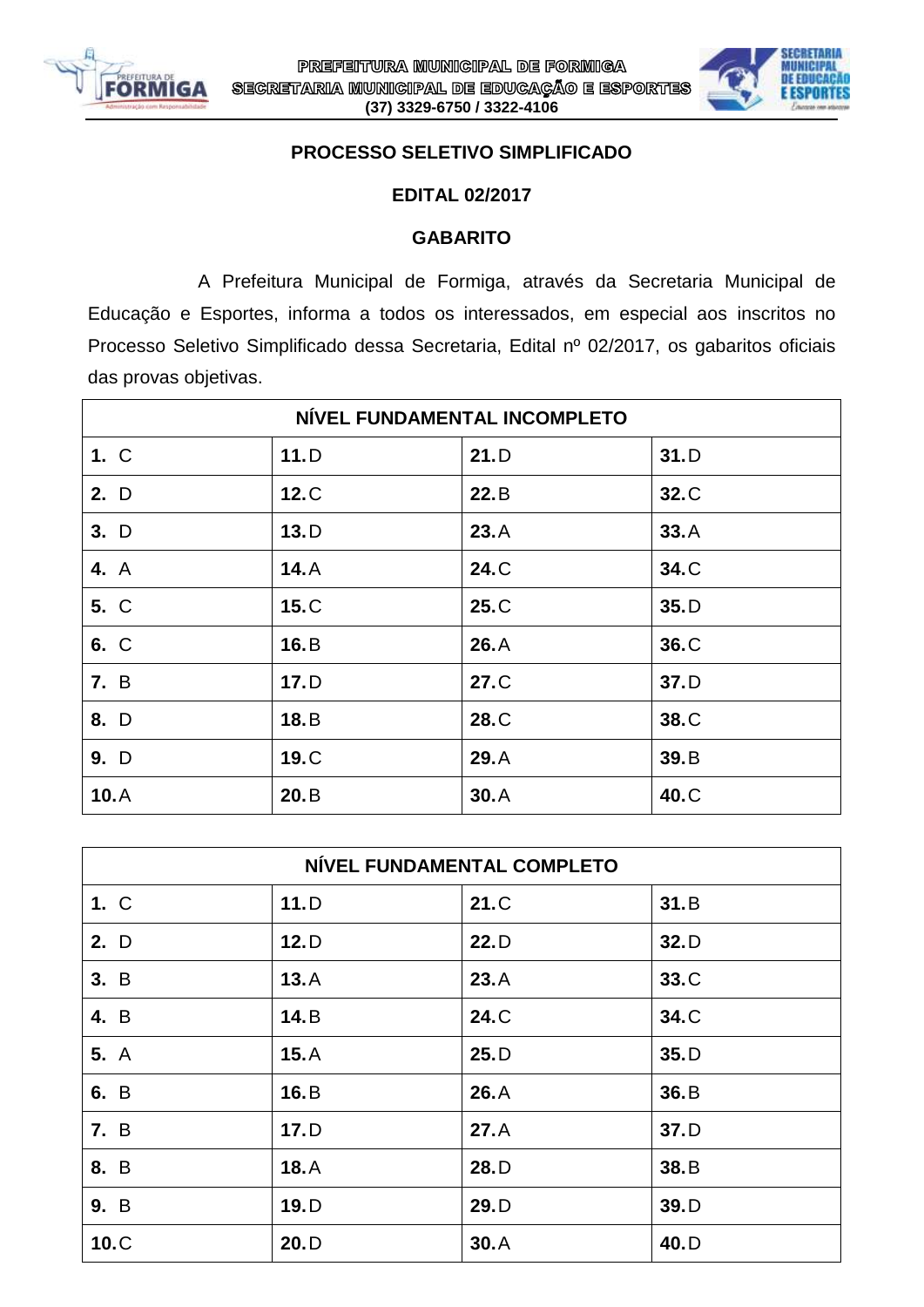

PREFEITURA MUNICIPAL DE FORMIGA SECRETARIA MUNICIPAL DE EDUCAÇÃO E ESPORTES **(37) 3329-6750 / 3322-4106**



| <b>NÍVEL MÉDIO</b> |      |      |      |  |
|--------------------|------|------|------|--|
| 1. C               | 11.B | 21.D | 31.B |  |
| <b>2.</b> A        | 12.B | 22.D | 32.C |  |
| 3. D               | 13.D | 23.D | 33.B |  |
| 4. B               | 14.A | 24.C | 34.D |  |
| 5. B               | 15.A | 25.A | 35.A |  |
| 6. B               | 16.C | 26.B | 36.D |  |
| 7. B               | 17.D | 27.B | 37.A |  |
| 8. A               | 18.D | 28.D | 38.D |  |
| 9. D               | 19.D | 29.C | 39.B |  |
| 10.B               | 20.D | 30.B | 40.A |  |

| NÍVEL SUPERIOR - BIBLIOTECÁRIO |             |      |      |      |  |
|--------------------------------|-------------|------|------|------|--|
| 1. B                           | <b>7.</b> A | 13.C | 19.B | 25.C |  |
| 2. A                           | 8. A        | 14.B | 20.C | 26.A |  |
| 3. C                           | 9. C        | 15.B | 21.B | 27.B |  |
| 4. C                           | 10.D        | 16.B | 22.D | 28.B |  |
| 5. B                           | 11.B        | 17.E | 23.A | 29.D |  |
| 6. A                           | 12.D        | 18.C | 24.B | 30.B |  |

| NÍVEL SUPERIOR - FONOAUDIÓLOGO ESCOLAR |             |      |      |      |  |
|----------------------------------------|-------------|------|------|------|--|
| 1. B                                   | <b>7.</b> A | 13.C | 19.B | 25.B |  |
| <b>2.</b> A                            | 8. A        | 14.B | 20.C | 26.D |  |
| 3. C                                   | 9. C        | 15.B | 21.A | 27.B |  |
| 4. C                                   | 10.D        | 16.B | 22.D | 28.A |  |
| 5. B                                   | 11.B        | 17.E | 23.D | 29.C |  |
| 6. A                                   | 12.D        | 18.C | 24.A | 30.A |  |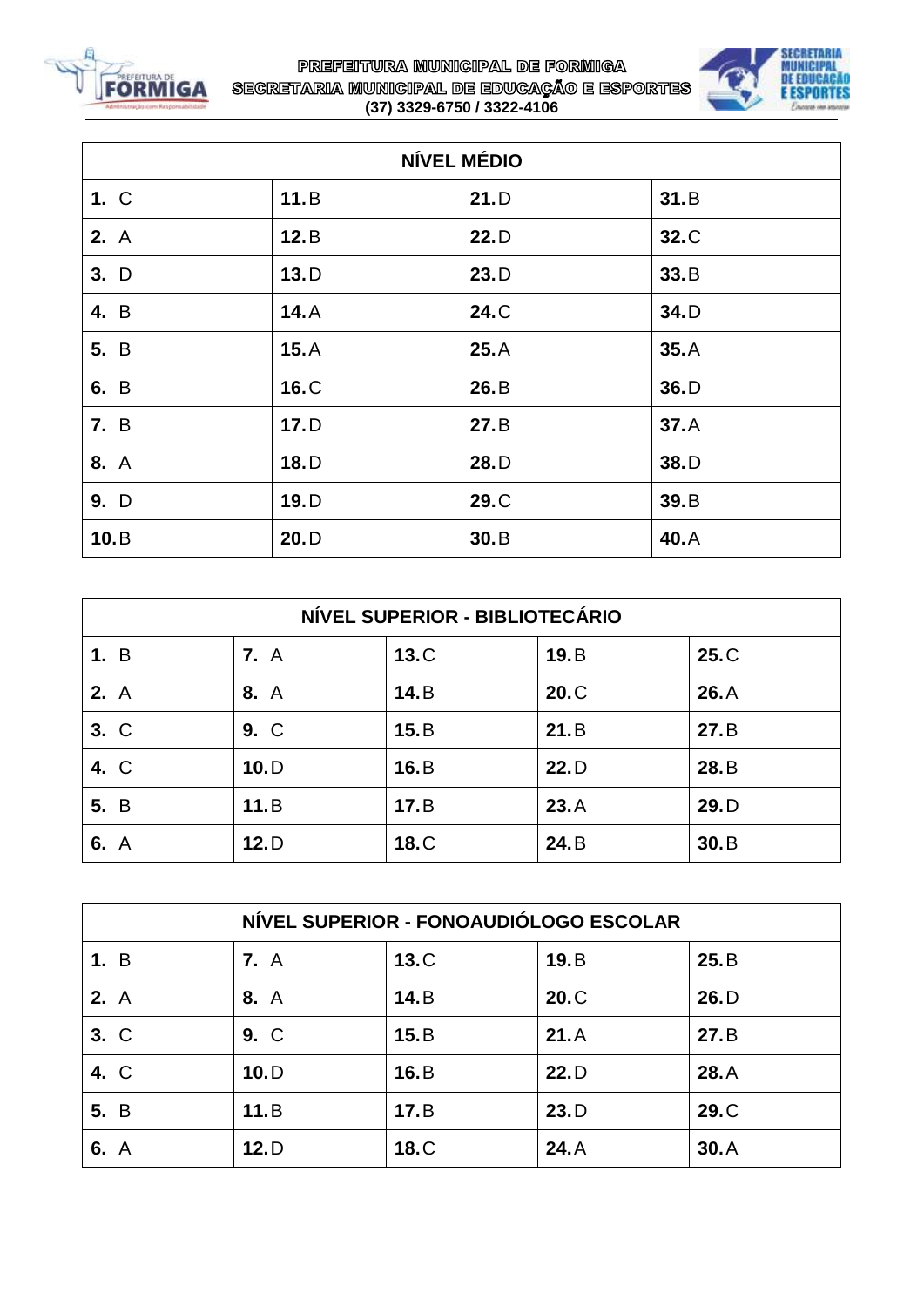



| NÍVEL SUPERIOR - MONITOR DE ESPORTES |             |      |      |      |  |
|--------------------------------------|-------------|------|------|------|--|
| 1. B                                 | <b>7.</b> A | 13.C | 19.B | 25.B |  |
| 2. A                                 | 8. A        | 14.B | 20.C | 26.C |  |
| 3. C                                 | 9. C        | 15.B | 21.D | 27.C |  |
| 4. C                                 | 10.D        | 16.B | 22.A | 28.C |  |
| 5. B                                 | 11.B        | 17.E | 23.A | 29.A |  |
| 6. A                                 | 12.D        | 18.C | 24.C | 30.C |  |

| NÍVEL SUPERIOR - PEB I |             |      |      |      |
|------------------------|-------------|------|------|------|
| 1. B                   | <b>7.</b> A | 13.C | 19.B | 25.A |
| <b>2.</b> A            | 8. A        | 14.B | 20.C | 26.B |
| 3. C                   | 9. C        | 15.B | 21.A | 27.B |
| 4. C                   | 10.D        | 16.B | 22.A | 28.C |
| 5. B                   | 11.B        | 17.E | 23.D | 29.A |
| 6. A                   | 12.D        | 18.C | 24.B | 30.D |

| NÍVEL SUPERIOR - PEB II - CIÊNCIAS |             |      |      |      |
|------------------------------------|-------------|------|------|------|
| 1. B                               | <b>7.</b> A | 13.C | 19.B | 25.D |
| <b>2.</b> A                        | 8. A        | 14.B | 20.C | 26.A |
| 3. C                               | 9. C        | 15.B | 21.D | 27.B |
| 4. C                               | 10.D        | 16.B | 22.A | 28.D |
| 5. B                               | 11.B        | 17.E | 23.B | 29.A |
| 6. A                               | 12.D        | 18.C | 24.A | 30.C |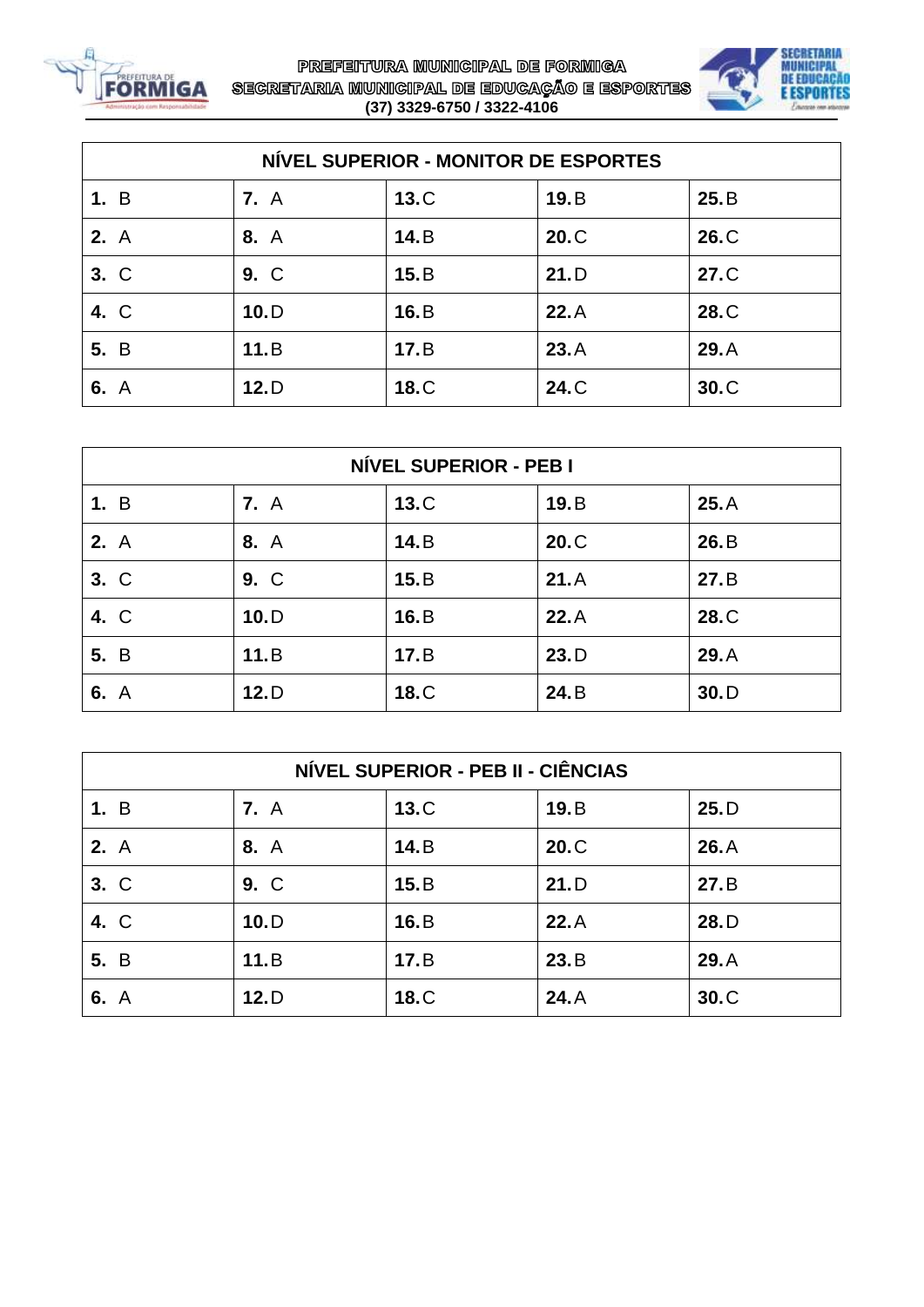



| NÍVEL SUPERIOR - PEB II - EDUCAÇÃO FÍSICA |             |      |      |      |  |
|-------------------------------------------|-------------|------|------|------|--|
| 1. B                                      | <b>7.</b> A | 13.C | 19.B | 25.B |  |
| 2. A                                      | 8. A        | 14.B | 20.C | 26.C |  |
| 3. C                                      | 9. C        | 15.B | 21.D | 27.C |  |
| 4. C                                      | 10.D        | 16.B | 22.A | 28.C |  |
| 5. B                                      | 11.B        | 17.E | 23.A | 29.A |  |
| 6. A                                      | 12.D        | 18.C | 24.C | 30.C |  |

| NÍVEL SUPERIOR - PEB II - ENSINO RELIGIOSO |             |      |      |      |  |
|--------------------------------------------|-------------|------|------|------|--|
| 1. B                                       | <b>7.</b> A | 13.C | 19.B | 25.C |  |
| 2. A                                       | 8. A        | 14.B | 20.C | 26.A |  |
| 3. C                                       | 9. C        | 15.B | 21.D | 27.A |  |
| 4. C                                       | 10.D        | 16.B | 22.D | 28.B |  |
| 5. B                                       | 11.B        | 17.E | 23.B | 29.C |  |
| 6. A                                       | 12.D        | 18.C | 24.D | 30.D |  |

| NÍVEL SUPERIOR - PEB II - GEOGRAFIA |             |      |      |      |
|-------------------------------------|-------------|------|------|------|
| 1. B                                | <b>7.</b> A | 13.C | 19.B | 25.B |
| <b>2.</b> A                         | 8. A        | 14.B | 20.C | 26.C |
| 3. C                                | 9. C        | 15.B | 21.B | 27.B |
| 4. C                                | 10.D        | 16.B | 22.A | 28.B |
| 5. B                                | 11.B        | 17.E | 23.B | 29.A |
| 6. A                                | 12.D        | 18.C | 24.A | 30.C |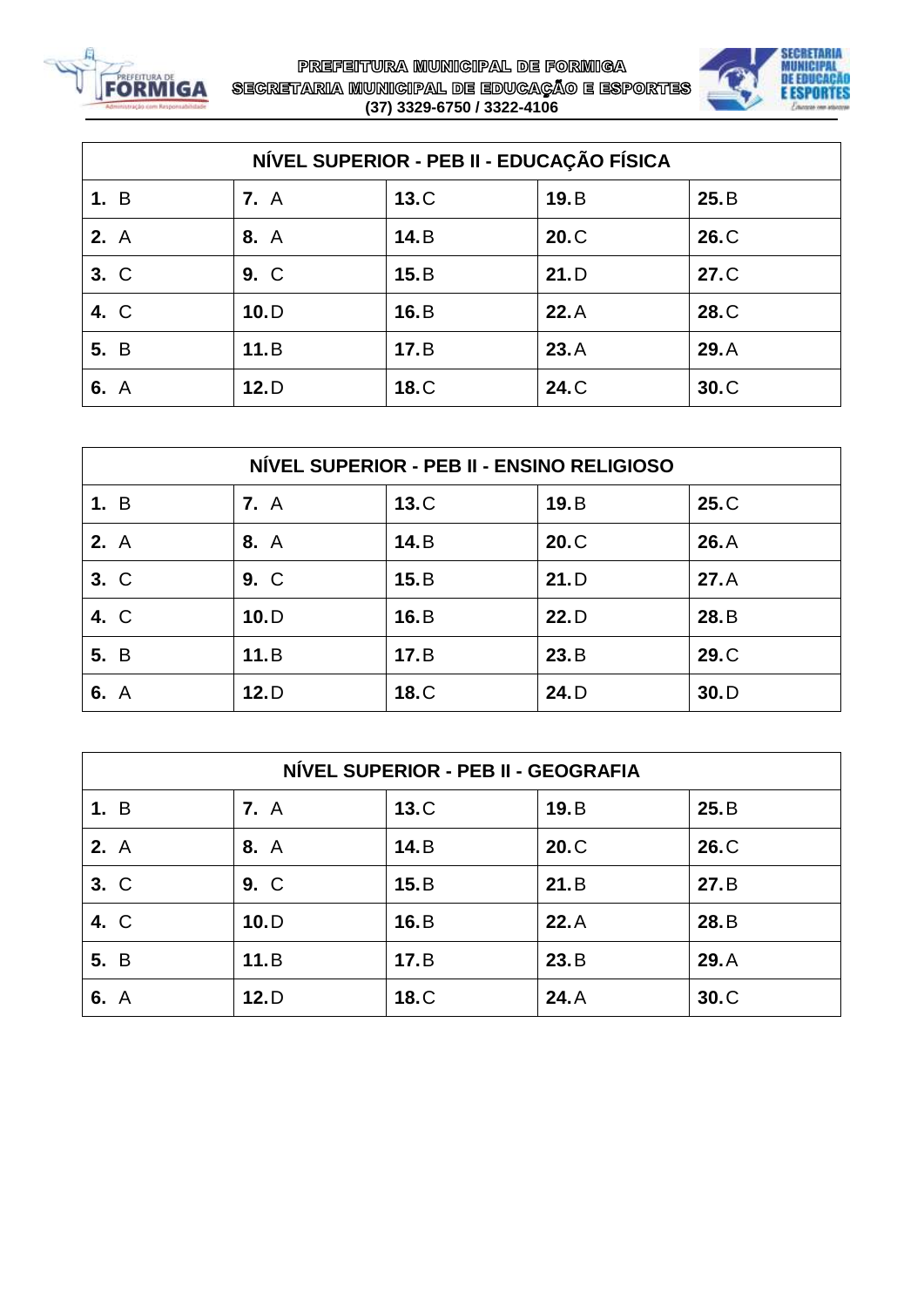



| NÍVEL SUPERIOR - PEB II - HISTÓRIA |             |      |      |      |  |
|------------------------------------|-------------|------|------|------|--|
| 1. B                               | <b>7.</b> A | 13.C | 19.B | 25.D |  |
| 2. A                               | 8. A        | 14.B | 20.C | 26.D |  |
| 3. C                               | 9. C        | 15.B | 21.D | 27.B |  |
| 4. C                               | 10.D        | 16.B | 22.C | 28.A |  |
| 5. B                               | 11.B        | 17.E | 23.A | 29.C |  |
| 6. A                               | 12.D        | 18.C | 24.A | 30.D |  |

| NÍVEL SUPERIOR - PEB II - INGLÊS |             |      |      |      |
|----------------------------------|-------------|------|------|------|
| 1. B                             | <b>7.</b> A | 13.C | 19.B | 25.A |
| 2. A                             | 8. A        | 14.B | 20.C | 26.D |
| 3. C                             | 9. C        | 15.B | 21.D | 27.C |
| 4. C                             | 10.D        | 16.B | 22.A | 28.C |
| 5. B                             | 11.B        | 17.E | 23.D | 29.B |
| 6. A                             | 12.D        | 18.C | 24.A | 30.D |

| NÍVEL SUPERIOR - PEB II - MATEMÁTICA |             |      |       |      |
|--------------------------------------|-------------|------|-------|------|
| 1. B                                 | <b>7.</b> A | 13.C | 19.B  | 25.D |
| <b>2.</b> A                          | 8. A        | 14.B | 20.C  | 26.D |
| 3. C                                 | 9. C        | 15.B | 21.A  | 27.C |
| 4. C                                 | 10.D        | 16.B | 22. D | 28.C |
| 5. B                                 | 11.B        | 17.E | 23.A  | 29.A |
| 6. A                                 | 12.D        | 18.C | 24.D  | 30.D |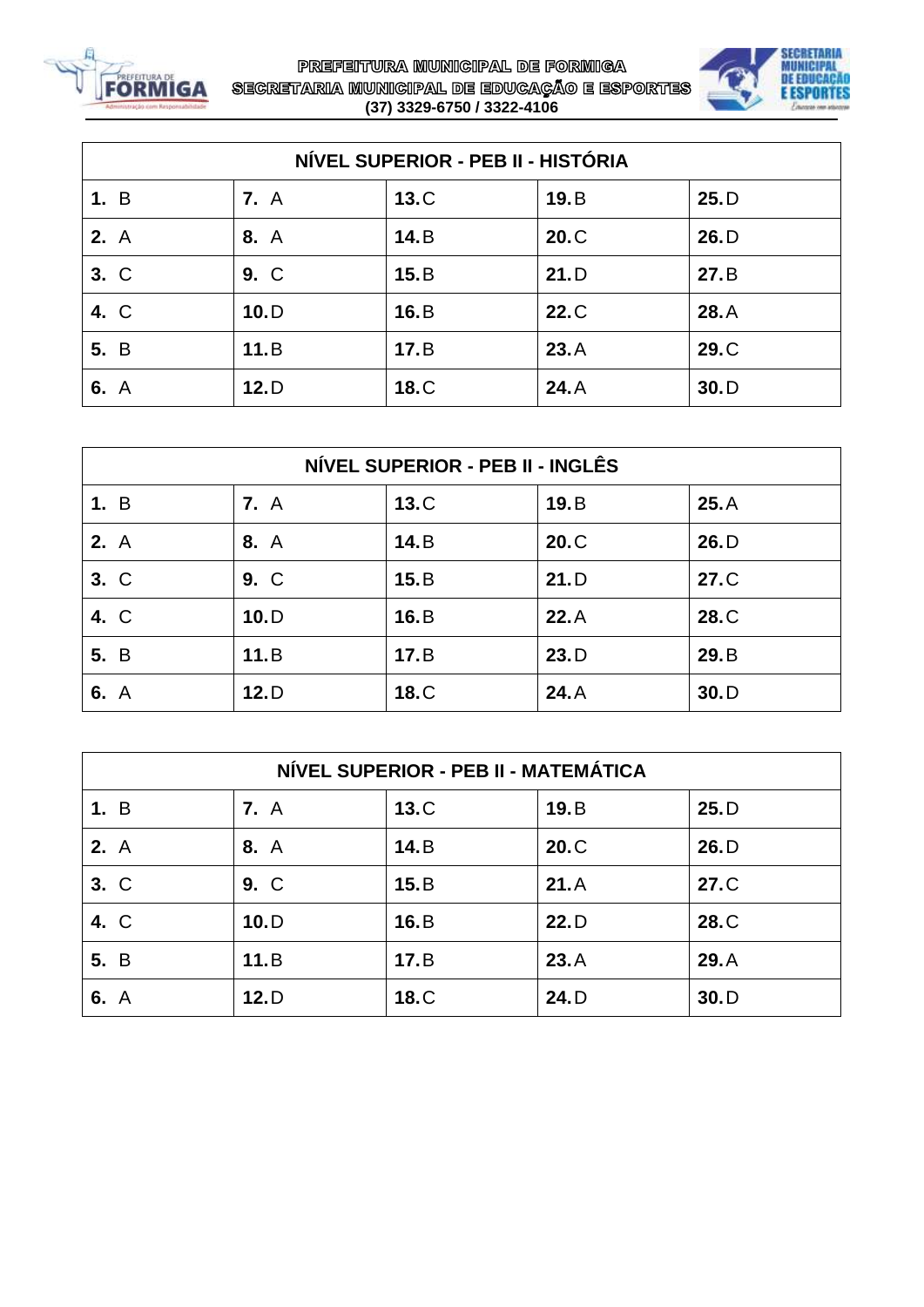



| NÍVEL SUPERIOR - PEB II - PORTUGUÊS |             |      |      |      |
|-------------------------------------|-------------|------|------|------|
| 1. B                                | <b>7.</b> A | 13.C | 19.B | 25.D |
| 2. A                                | 8. A        | 14.B | 20.C | 26.A |
| 3. C                                | 9. C        | 15.B | 21.A | 27.D |
| 4. C                                | 10.D        | 16.B | 22.B | 28.C |
| 5. B                                | 11.B        | 17.E | 23.C | 29.A |
| 6. A                                | 12.D        | 18.C | 24.A | 30.C |

| NÍVEL SUPERIOR - PEDAGOGO |             |      |      |      |
|---------------------------|-------------|------|------|------|
| 1. B                      | <b>7.</b> A | 13.C | 19.B | 25.B |
| 2. A                      | 8. A        | 14.B | 20.C | 26.C |
| 3. C                      | 9. C        | 15.B | 21.A | 27.C |
| 4. C                      | 10.D        | 16.B | 22.A | 28.D |
| 5. B                      | 11.B        | 17.E | 23.D | 29.A |
| 6. A                      | 12.D        | 18.C | 24.D | 30.B |

| NÍVEL SUPERIOR - PSICÓLOGO ESCOLAR |             |      |      |      |
|------------------------------------|-------------|------|------|------|
| 1. B                               | <b>7.</b> A | 13.C | 19.B | 25.D |
| <b>2.</b> A                        | 8. A        | 14.B | 20.C | 26.B |
| 3. C                               | 9. C        | 15.B | 21.B | 27.B |
| 4. C                               | 10.D        | 16.B | 22.A | 28.A |
| 5. B                               | 11.B        | 17.E | 23.C | 29.D |
| 6. A                               | 12.D        | 18.C | 24.B | 30.D |